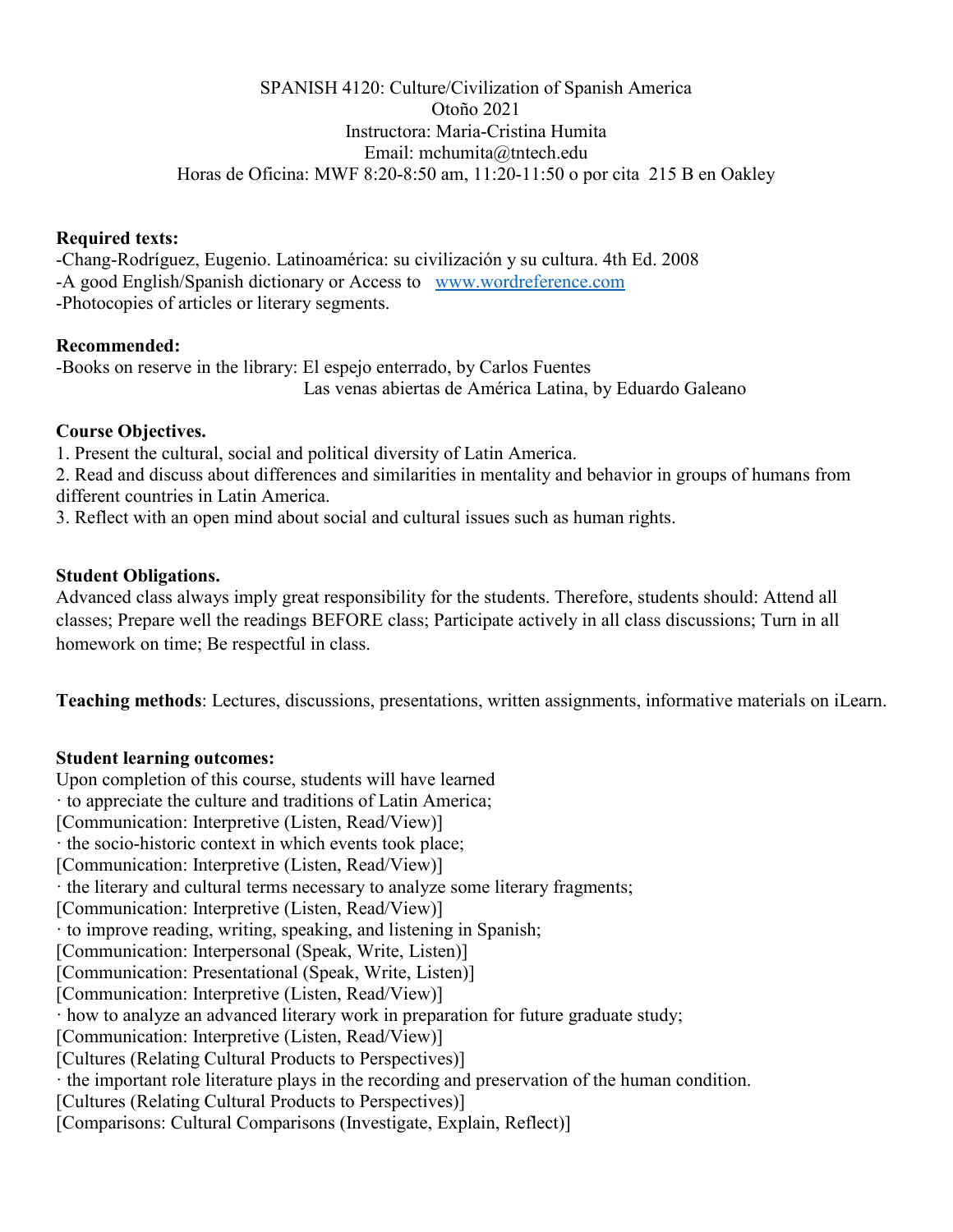| <b>Notas</b>                |        |
|-----------------------------|--------|
| Exámenes                    | $30\%$ |
| Examen Final                | 15%    |
| Tarea, noticias, pruebitas  | 15%    |
| Trabajo Escrito (4 paginas) | 20%    |
| Presentación                | 10%    |
| Participación               | $10\%$ |
|                             |        |
|                             |        |

**Exams.** Their purpose is to test the understanding of the many concepts introduced in class and the familiarity with the different cultural aspects. Questions are similar with those at the end of the readings. The format will be: short essays, multiple choice, true and false.

**Homework.** It is found in the Schedule of assignments as \*\* preguntas del cuestionario \*\*. These are to be answered in complete sentences and due on the date specified on the schedule. Also on specific dates, students will present the news of the Hispanic world with a short personal reaction written in Spanish. List of websites to use for Latin-American News:

<https://elpais.com/tag/latinoamerica/a> [https://www.bbc.com/mundo/america\\_latina](https://www.bbc.com/mundo/america_latina) <https://cnnespanol.cnn.com/seccion/latinoamerica/>

**Quizzes**. Announce or unannounced. Reading assignments for the class include the literary segments and the historical and cultural facts found in the textbook.

**Final paper**. Each student will write in Spanish a final research paper (5-6pages, plus bibliography) on a country or topic about Latin American. The subject needs to be discussed with the instructor beforehand. Details and a list of topics of this assignment will be given in class as the semester progresses.

**Presentation.** The presentation will be a PowerPoint (10 min) over the final paper the last days of classes. This will also serve as a review for the students. Details of this assignment will be given in class as the semester progresses.

**COURSE POLICY:** You must complete all reading assignments prior to class and be prepared to participate actively in each class with substantive and relevant comments. All work must be submitted on the due date to avoid heavy penalties. There will be no makeup exams for any reason. Class attendance is mandatory and essential to fulfilling the objectives of the course. I do not give any extra credit since it is important that you give your best effort to completing the assignments for the course.

**UNIVERSITY PLAGIARISM POLICY:** When you use (for example, quote or even summarize or paraphrase) someone else's media, words, data, ideas, or other works, you must cite your source. You should be especially careful to avoid plagiarizing Internet sources (for example, e-mail, chat rooms, Web sites, or discussion groups). It does not matter whether you borrow material from print sources, from the Internet, from on-line databases, or from interviews. Failure to cite your source is plagiarism. Students who plagiarize may receive an "F" or a "0" for the assignment, or an "F" for the course.

ABSENCES: Presence and participation are expected and encouraged in a face to face class. ALL unexeused absences will count as a zero (0) for the day's participation grade. Except for very unusual circumstances, any absence is counted as a 0. Three absences are allowed without penalty, but should only be used for illness or personal/family emergencies. In the case of serious illness or family crisis that requires you to miss more than two class period, let me know as soon as possible. Please note: If you are participating in any university-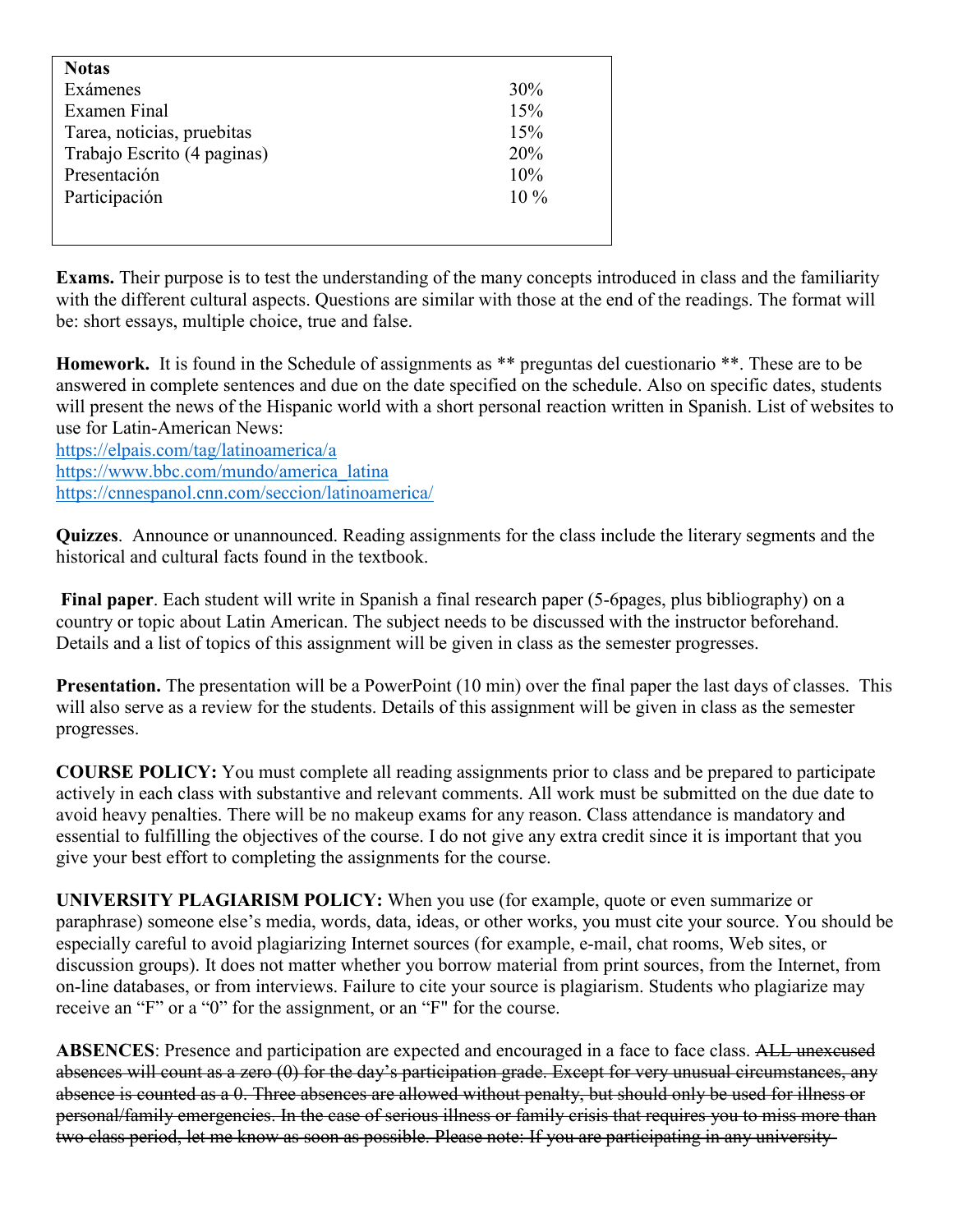sponsored event for which you must be absent from class, an official letter from a Tech faculty or staff member must list these dates and be presented to the professor at the beginning of the semester.

**DISABILITY ACOMODATION:** Students with a disability requiring accommodations should contact the Office of Disability Services (ODS). An Accommodation Request (AR) should be completed as soon as possible, preferably by the end of the first week of the course. The ODS is located in the Roaden University Center, Rm 112; phone 372-6119

TENTATIVE SCHEDULE OF ASSIGNMENTS (MWF): The instructor has the right to make any necessary changes in this schedule to accommodate the material to the progress of the class.

20 de agosto – Introducción al curso, Leer en casa el syllabus

- 23 de agosto- Lectura L 1- La Unidad del mundo Latinoamericano Trabajar en clase en las preguntas 1-5 p. 11
- 25 de agosto L 1 p.3-10 Discusión Tarea: Contesten en forma escrita a las preguntas del cuestionario #6-10 p.11
- 27 de agosto Lectura L 2- La Geografía y la Gente p.13-25 Discusión Tarea: Cuestionario #6-10 p.26-27
- 30 de agosto Lectura L. 3- Las Grandes Civilizaciones Precolombinas p.29-41 Discusión Tarea preguntas del cuestionario #6-10 p.42
- 1 de septiembre- Leer fragmento de Popl Vuh (fotocopias)
- 3 de septiembre- Repaso L1-3  **Entregar las preguntas de los cuestionarios L 1-3**

# **6 de septiembre –** *No hay clase*

8 de septiembre**- Examen L 1-3**

- 10 de septiembre-Lectura L. 4-Las Exploraciones, la Conquista y Su Significado, p45-59 Discusión Tarea preguntas del cuestionario p.61
- 13 de septiembre- Lectura L. 5- El Régimen Colonial y su Legado p.63-75 Discusión Tarea preguntas del cuestionario p. 76
- 15 de septiembre Leer fragmento de las cartas de Colon o fray Bartolomé (fotocopias)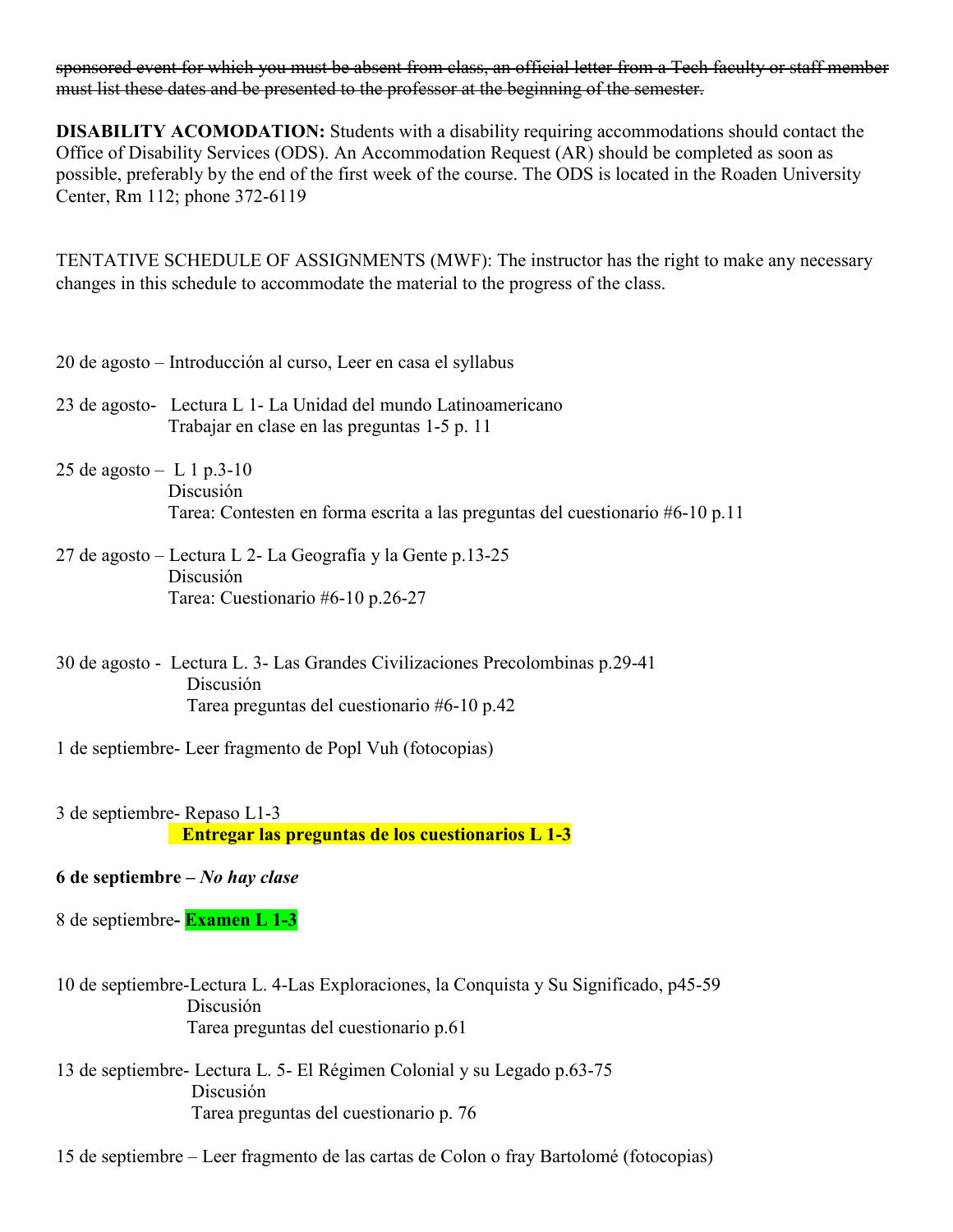#### Discusión

- 17 de septiembre- Lectura L8- Las Guerras por la Independencia Hispanoamericana, p. 107-118 Discusión Tarea preguntas del cuestionario p. 120
- 20 de septiembre Lectura L8- Las Guerras por la Independencia Hispanoamericana
- 22 de septiembre Lectura L8- Las Guerras por la Independencia Hispanoamericana

24 de septiembre- Repaso L 4,5,8  **Entregar la tarea de los cuestionarios L. 4,5,8**

- 27 de septiembre- **Examen L. 4,5,8**
- 29 de septiembre-Lectura L.13- México y su Revolución, p. 193-197 Discusión Tarea: preguntas del cuestionario p. 205
- 1 de octubre Lectura L. 13 p.197-203 Discusión Tarea: preguntas del cuestionario p. 205 Entregar las preguntas del cuestionario **L13**
- 4 de octubre Presentar las Noticias del mundo hispano I Discusión **Entregar reacción personal del articulo (min. 100-max.200 palabras)**
- 6 de octubre Lectura L 15- La Personalidad Hispánica de las Antillas Mayores p.227-235 Discusión
- 8 de octubre Lectura L 15 p. 236-247 Discusión Tarea preguntas del cuestionario p.249 Entregar las preguntas del cuestionario **L15**

#### **11 de octubre -** *Vacaciones de otoño- No hay clase*

- 13 de octubre- Lectura L.17-La Arquitectura p.277-287 Discusión Tarea Preguntas del cuestionario p. 299
- 15 de octubre Lectura L.17 p.287-297 Discusión **Entregar preguntas del cuestionario L. 17**
- 18 de octubre Presentar las Noticias del mundo hispano II Discusión **Entregar reacción personal del articulo (min. 100-max.200 palabras)**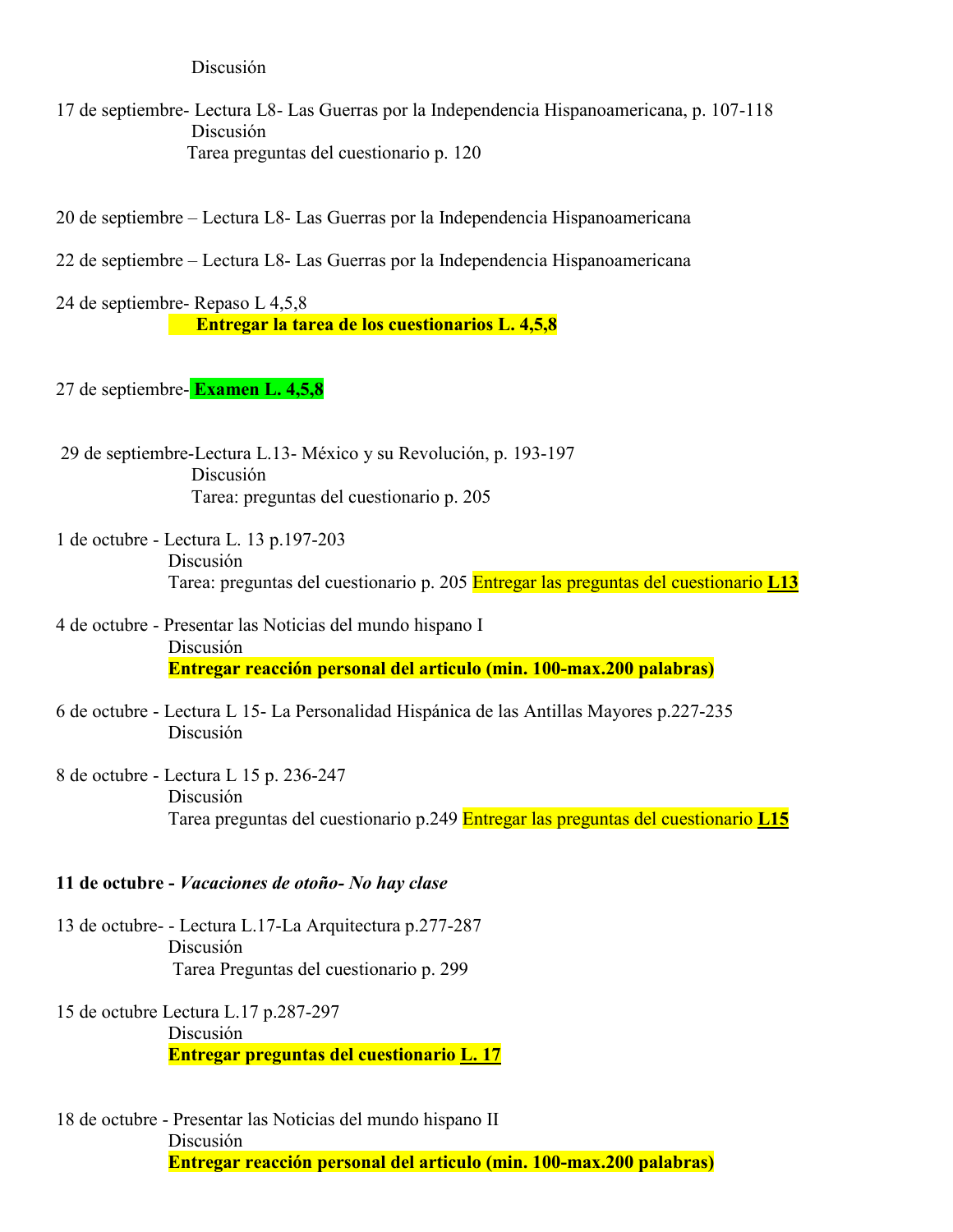20 de octubre - Repaso L. 13,15,17

22 de octubre - **Examen L . 13,15,17**

25 de octubre- - Lectura L.18- Las Artes Plásticas, p.301-309 Discusión 27 de octubre Lectura L. 18, p. 310-320 Discusión Tarea preguntas del cuestionario p.322 29 de octubre - Mirar documentario sobre Frida Discusión 1 de noviembre - Lectura L. 19-La Música, p.325-339 Discusión Tarea preguntas del cuestionario p. 341 3 de noviembre - Documentarios y video sobre diferentes tipos de música Discusión 5 de noviembre - Presentar las Noticias del mundo hispano III Discusión **Entregar reacción personal del articulo (min. 100-max.200 palabras)**

8 de noviembre—Leer Fragmento (Fotocopias) **-** Fantasía y creación artística en América Latina y el Caribe Gabriel García Márquez [https://ciudadseva.com/texto/fantasia-y-creacion-artistica-en](https://ciudadseva.com/texto/fantasia-y-creacion-artistica-en-america-latina-y-el-caribe/)[america-latina-y-el-caribe/](https://ciudadseva.com/texto/fantasia-y-creacion-artistica-en-america-latina-y-el-caribe/)

¡Tener listo su tema para el trabajo escrito!

- 10 de noviembre Lectura L. 20- Feminismo en Latinoamérica e Hispanos en EE.UU, p.343-353 Discusión
- 12 de noviembre Lectura L. 20, p. 353-361 Discusión Tarea preguntas del cuestionario p.362-363
- 15 de noviembre—-- Traer a la clase **el primer borrador del trabajo escrito Editar en grupos**
- 17 de noviembre –Leer Fragmento (fotocopias) Discusión
- 19 de noviembre Presentar las Noticias del mundo hispano IV- **Inmigración o Hispanos en EEUU** Discusión **Entregar reacción personal del articulo (min. 100-max.200 palabras)**
- 22 de noviembre- Leer Fragmento (fotocopias) Discusión